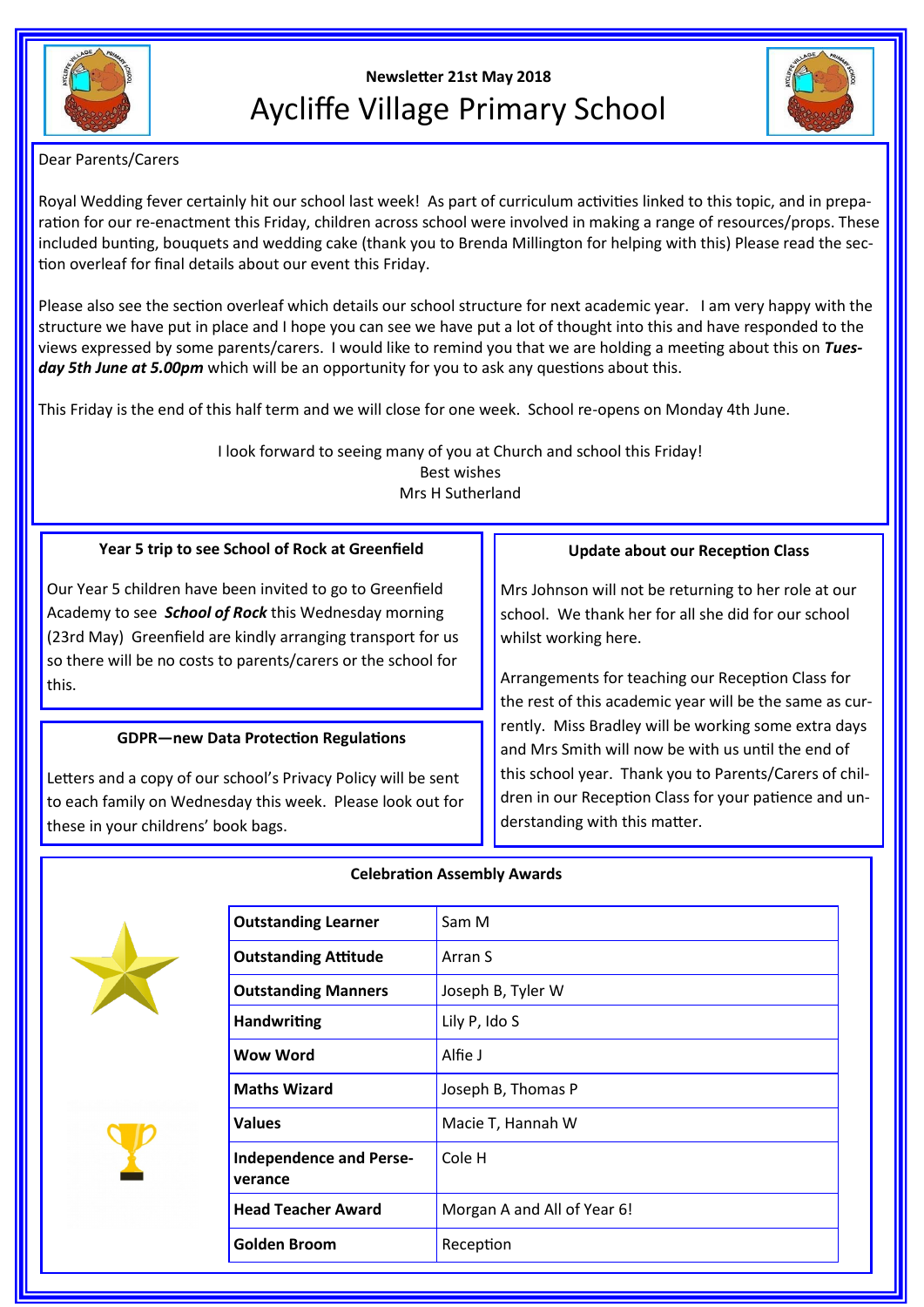#### **School structure for next academic year (from September 2018)**

The school structure for next academic year will be as follows:

| <b>Year Group</b> | Name of teacher                                                                                                                                 | Number of children                      |
|-------------------|-------------------------------------------------------------------------------------------------------------------------------------------------|-----------------------------------------|
| Reception         | Miss Bradley (full time) and a full time teaching assistant                                                                                     | 21                                      |
| Year 1            | Mr Underwood                                                                                                                                    | 21                                      |
| Year 2            | Miss Craven (Miss Beuster will still be on maternity leave)                                                                                     | 19                                      |
| Year 3            | Mrs Vest (Mondays and Tuesdays)<br>Miss Hunt (Wednesdays, Thursdays and Fridays)                                                                | 25                                      |
| Year 4            | Miss Richmond                                                                                                                                   | 22                                      |
| Year 5            | Mrs Brown                                                                                                                                       | 16                                      |
| Year $5/6$        | Miss Peel<br>As this will be the largest class, a Higher Level Teaching Assistant (to<br>be appointed in June) will also be based in this class | 6 Year 5 children<br>23 Year 6 children |

Those of you who know our school building well, will be aware we have one very small classroom which can hold 16/18 children maximum. Therefore we had to have one smaller class and one larger, mixed year group. We thought this would be a positive move for next year's Year 5 group (I will explain more at the meeting on 5th June) I will be contacting parents of Year 5 children we anticipate will be in our mixed Year 5/6 class (by the end of this week) Other Teaching Assistant support will be allocated across school, according to the needs of pupils. We are interviewing for a new HLTA and a new TA (to replace a previous TA role in school) the first week after the half term holiday.

#### **Attendance for last week**

| Reception | 88.6 |
|-----------|------|
| Year 1    | 94.7 |
| Year 2    | 99.6 |
| Year 3    | 97.3 |
| Year 4    | 98.2 |
| Year 5    | 100  |
| Year 6    | 100  |

Well done to Years 2, 3, 4, 5 & 6 and who have all achieved attendance above our minimum target level. Special "Well done" to Years 5 & 6 for 100% attendance that was the best out of the entire school.



## **Final Arrangements for the Royal Wedding Event—25th May**

A reminder that our 'Royal Wedding' *starts at 10.30 at St Andrew's Church. Due to limited space in the Church we need to restrict guests to one per family.* Others might like to be outside Church to see guests arrive and leave and, if there is room once everyone is in, then can stand at the back.

We will then return to school and will head onto the school field for our picnic (additional family members can join us then) *Parents/carers must enter school by the main entrance then collect children from their classes. Teachers will keep a list of those collected (essential for safeguarding purposes)*

As a treat from school staff, each child will have a free ice-cream and parents/carers can buy additional for themselves or for younger children with them (from a bike stall one of our parents is bringing)

Please speak to your child's teacher if you have any questions about their costumes/outfits. A reminder that children will be walking to the Church so will need to wear sensible shoes. Children might like to bring a change of clothes for the picnic afterwards.

Children and families are *welcome to leave school from 2.00pm when the gate on the playground will be unlocked.*